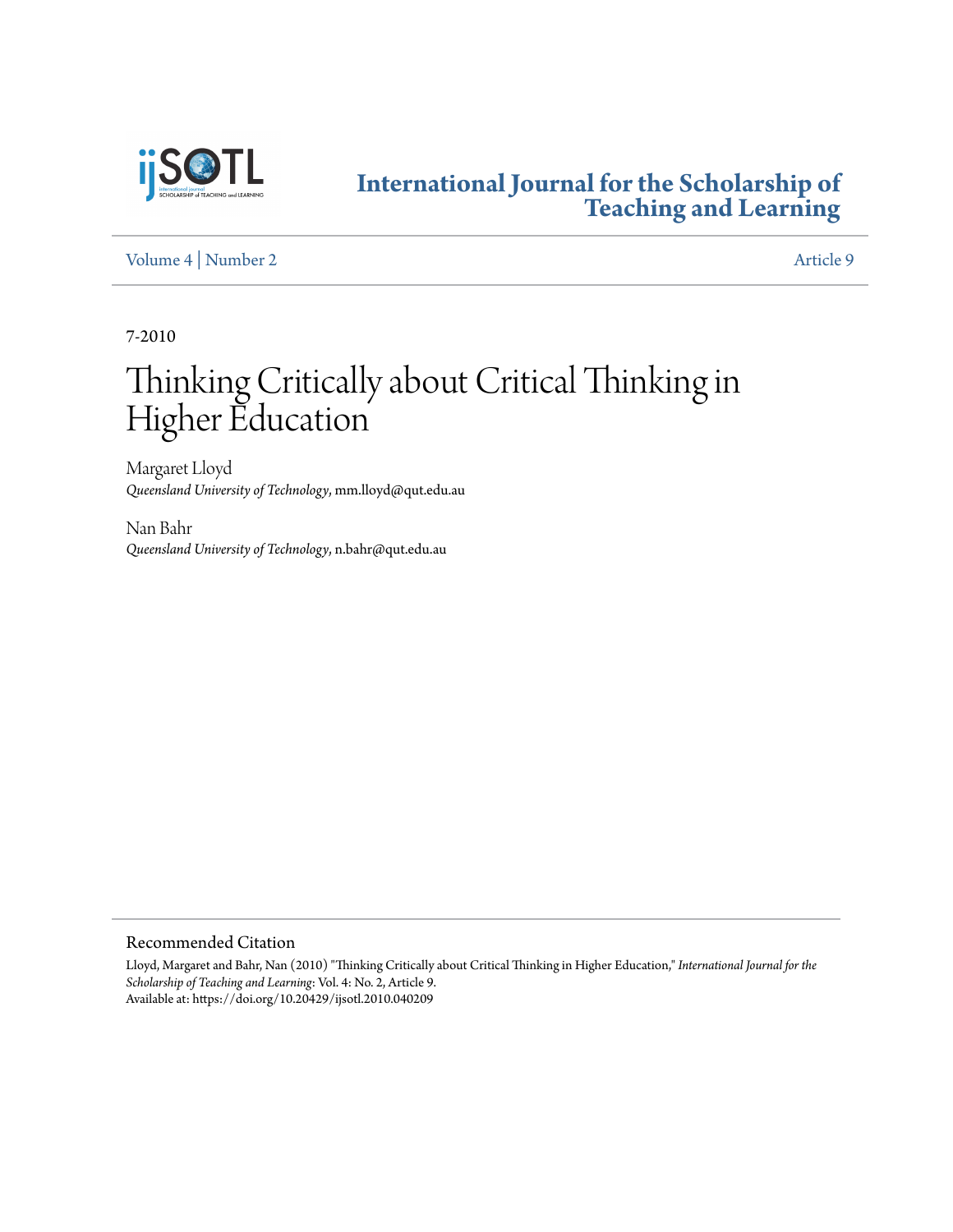# Thinking Critically about Critical Thinking in Higher Education

#### **Abstract**

The literature on critical thinking in higher education is constructed around the fundamental assumption that, while regarded as essential, is neither clearly nor commonly understood. There is elsewhere evidence that academics and students have differing perceptions of what happens in university classrooms, particularly in regard to higher order thinking. This paper reports on a small-scale investigation in a Faculty of Education at an Australian University into academic and student definitions and understandings of critical thinking. Our particular interest lay in the consistencies and disconnections assumed to exist between academic staff and students. The presumption might therefore be that staff and students perceive critical thinking in different ways and that this may limit its achievement as a critical graduate attribute. The key finding from this study, contrary to extant findings, is that academics and students did share substantively similar definitions and understandings of critical thinking.

#### **Keywords**

Critical thinking, Preservice teacher education

#### **Creative Commons License**

**[Creative](https://creativecommons.org/licenses/by-nc-nd/4.0/)** 

 $\operatorname{F\!M\!B\!W\!O\!R\!S\!i}$  licensed under a [Creative Commons Attribution-Noncommercial-No Derivative Works 4.0](https://creativecommons.org/licenses/by-nc-nd/4.0/) Atternution-Noncommercial-No Derivative **Works** 4.0 License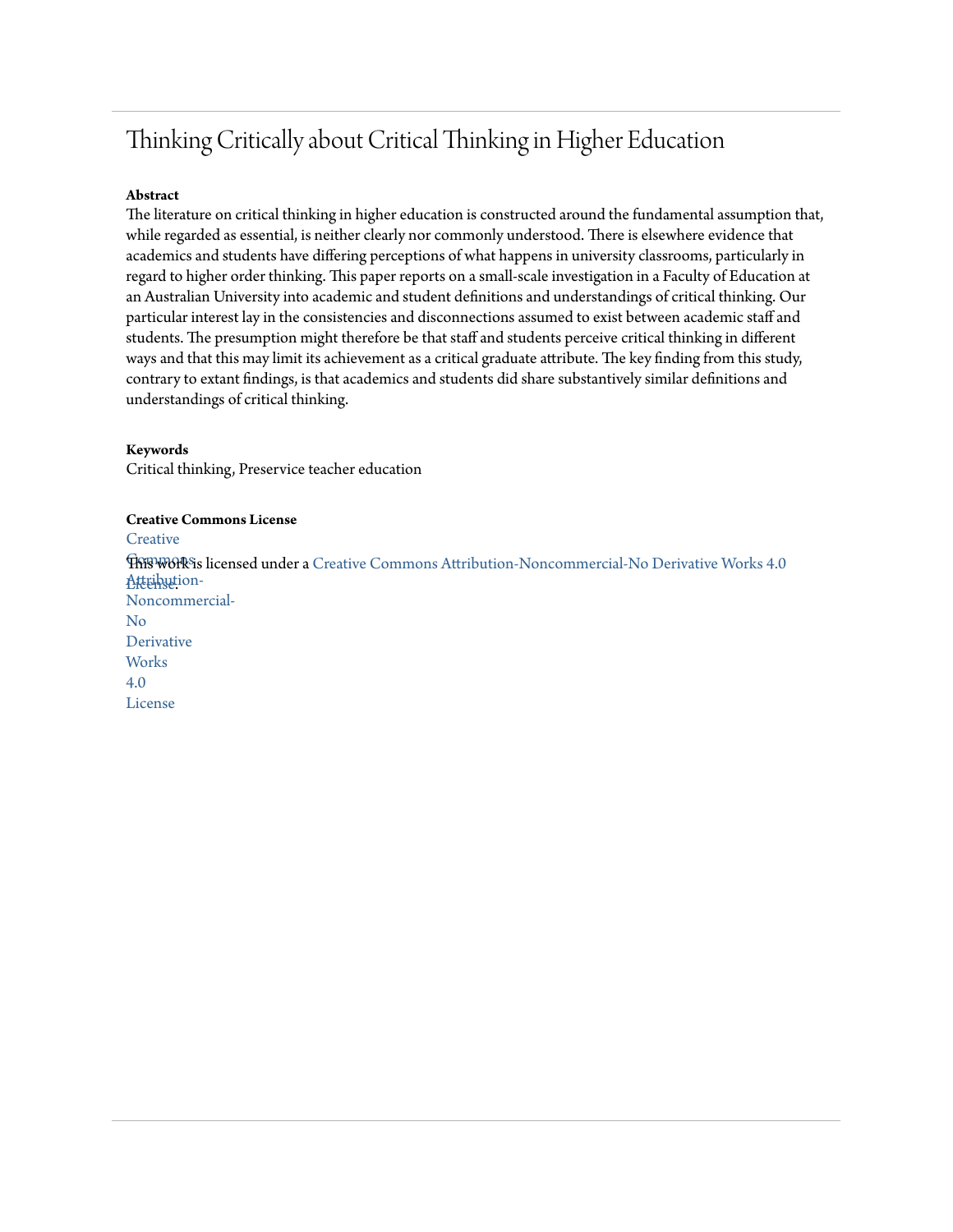## Thinking Critically about Critical Thinking in Higher Education

#### **Abstract**

The literature on critical thinking in higher education is constructed around the fundamental assumption that, while regarded as essential, is neither clearly nor commonly understood. There is elsewhere evidence that academics and students have differing perceptions of what happens in university classrooms, particularly in regard to higher order thinking. This paper reports on a small-scale investigation in a Faculty of Education at an Australian University into academic and student definitions and understandings of critical thinking. Our particular interest lay in the consistencies and disconnections assumed to exist between academic staff and students. The presumption might therefore be that staff and students perceive critical thinking in different ways and that this may limit its achievement as a critical graduate attribute. The key finding from this study, contrary to extant findings, is that academics and students did share substantively similar definitions and understandings of critical thinking.

#### **Keywords**

Critical thinking, Preservice teacher education

#### **Creative Commons License** @<u>000</u>

This work is licensed under a [Creative Commons Attribution-Noncommercial-No Derivative Works 4.0](https://creativecommons.org/licenses/by-nc-nd/4.0/) [License.](https://creativecommons.org/licenses/by-nc-nd/4.0/)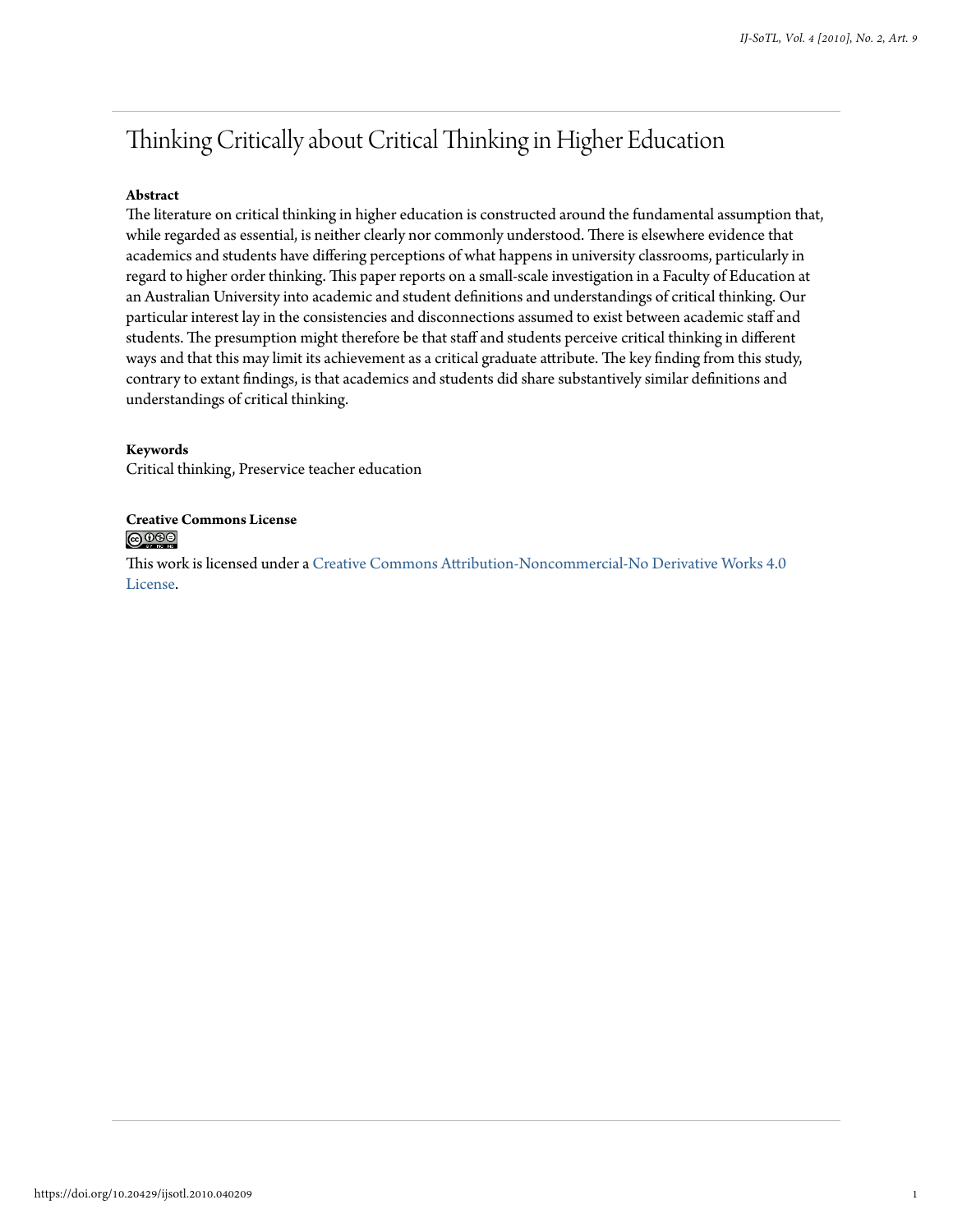#### **Thinking Critically about Critical Thinking in Higher Education**

#### **Margaret Lloyd**

Queensland University of Technology Brisbane, Queensland, Australia [mm.lloyd@qut.edu.au](mailto:mm.lloyd@qut.edu.au)

#### **Nan Bahr**

Queensland University of Technology Brisbane, Queensland, Australia [n.bahr@qut.edu.au](mailto:n.bahr@qut.edu.au)

#### **Abstract**

The literature on critical thinking in higher education is constructed around the fundamental assumption that, while regarded as essential, is neither clearly nor commonly understood. There is elsewhere evidence that academics and students have differing perceptions of what happens in university classrooms, particularly in regard to higher order thinking. This paper reports on a small-scale investigation in a Faculty of Education at an Australian University into academic and student definitions and understandings of critical thinking. Our particular interest lay in the consistencies and disconnections assumed to exist between academic staff and students. The presumption might therefore be that staff and students perceive critical thinking in different ways and that this may limit its achievement as a critical graduate attribute. The key finding from this study, contrary to extant findings, is that academics and students did share substantively similar definitions and understandings of critical thinking. holds, the chiral of a bound of the chiral of the chiral of the chiral of the chiral of the chiral of the chiral of the chiral of the chiral of the chiral of the chiral of the chiral of the chiral of the chiral of the chir

**Keywords**: critical thinking; preservice teacher education

#### **Introduction**

There have been allusions to "critical thinking" in the literature since Francis Bacon (attributed) offered in 1605 that it was the "desire to seek, patience to doubt, fondness to meditate, slowness to assert, readiness to consider, carefulness to dispose and set in order; and hatred for every kind of imposture." Its definition, since the seminal work of Glaser (1941), has related to its being an individual cognitive skill with three distinct characteristics:

- 1. An attitude of being or state of mind to thoughtfully consider the problems and subjects that come within a range of one's experiences;
- 2. Knowledge of the methods of logical enquiry and reasoning; and,
- 3. Some skill in applying those methods.

Critical thinking has gained heightened attention in higher education in Australia since the Graduate Skills Assessment (GSA) (Nelson, 2003) listed it as one of the four areas to be assessed. It has subsequently emerged as a key element in the published Graduate Capabilities of all Australian universities (Tapper, 2004).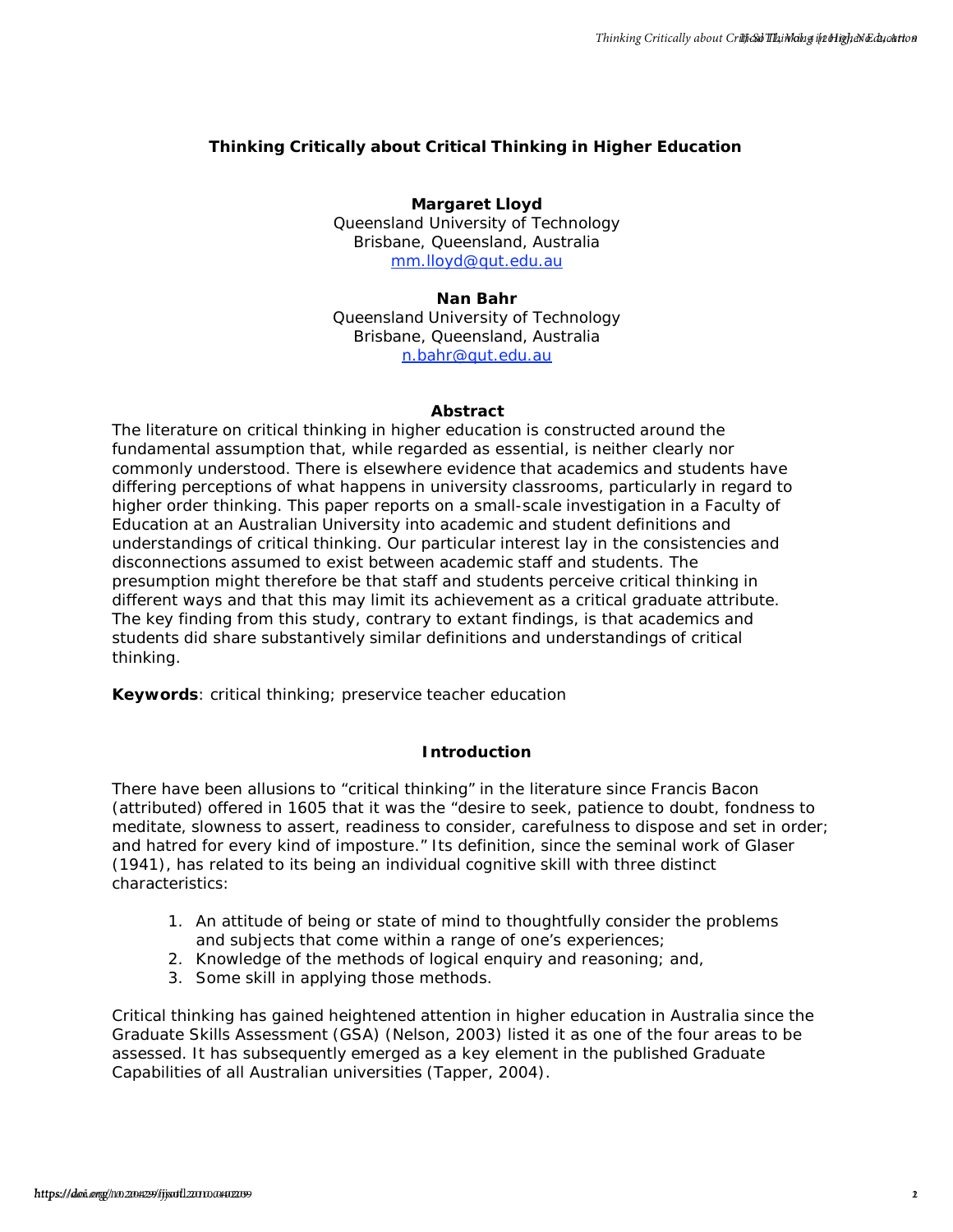Critical thinking is also an important goal of education within the schooling sector. It is embedded in the Melbourne Declaration (*Educational Goals for Young Australians*) (MCEETYA, 2008) which describes successful learners as those who are "able to think deeply and logically, and obtain and evaluate evidence in a disciplined way as the result of studying fundamental disciplines" (p. 8); and, elsewhere, as those who "are able to make sense of their world and think about how things have become the way they are" (p. 8). This would indicate that, for the pre-service teachers who participated in this study, it is important to be engaged in critical thinking (i) for their own academic development and to demonstrate this capacity as a part of achieving the requisite Graduate Attributes; and, (ii) to understand its role in their future professional practice as teachers.

From our scan of the literature, we have determined that the research on critical thinking in higher education falls into two broad categories. The first is related to a perceived need for a consistent and precise definition (see, for example, Black, 2008; Tsui, 2002) evident in the view that critical thinking "is another concept whose value is diminished by terminological disarray" (Gabannesch, 2006, para. 1). Similarly, Barnett (cited in Tapper, 2004) noted that "critical thinking is a defining concept of the Western university. Almost everyone is in favor of critical thinking, but we have no proper account of it" (p. 201). The need for a definition is deemed to be of importance because "critical thinking" is used so frequently and so broadly as to have lost the precision needed to apply it to measurable or demonstrable outcomes. Knight (2007), for example, argued that clear and shared understanding was essential for a fair and valid assessment of students' critical thinking. Allied to this category is the body of research where students' perceptions of critical thinking are considered (see, for example, Scott, 2007; Shah, 2008; Tran, n.d). This category typically includes investigations into the relationship between students' dispositions, perceptions and learning outcomes (See, for example, Sulaiman, Rahman, & Dzulkifli, 2007; Trigwell, Prosser, & Waterhouse, 1999). Forting Himalang is also an important past of exustion valies the excellent statistical deeply<br>sections and the energy of the energy of the energy of the energy of the energy of the energy of the energy of the energy of

The second category relates to pedagogical approaches, which, in turn, are described as either (i) standalone programs, or (ii) contextualised into existing studies or activities. Where critical thinking is taught as a standalone course, it is typically within more general academic skills programs (see, for example, Tapper, 2004; van Gelder, 2000). In the research related to this instance, investigations are typically undertaken to measure the efficacy of these courses or their transfer of learning to contextualised studies. These courses have been developed because of presumed low levels of critical thinking amongst tertiary students (Guest, 2000; van Gelder, 2005). The standalone option is challenged by criticism of critical thinking as a "free-floating entity" (Moore, 2004); a contention which has implications for the potential to either teach or test it out of context.

Where academics have purposefully integrated critical thinking into student activities, particularly assessment items, has also been investigated (see, for example, Barry & Kanematsu (2008) who researched critical thinking in Science and Engineering; and Savich (2008) who considered critical thinking in History). This category also includes investigations into specific teaching and learning activities (see, for example, Dawidowicz (2008) who studied the promotion of critical thinking in group work).

The small scale study described in this paper directly and indirectly rests across the identified categories by:

a. Considering the working definitions of academics and students and map these against published definitions and the University's broad descriptor of critical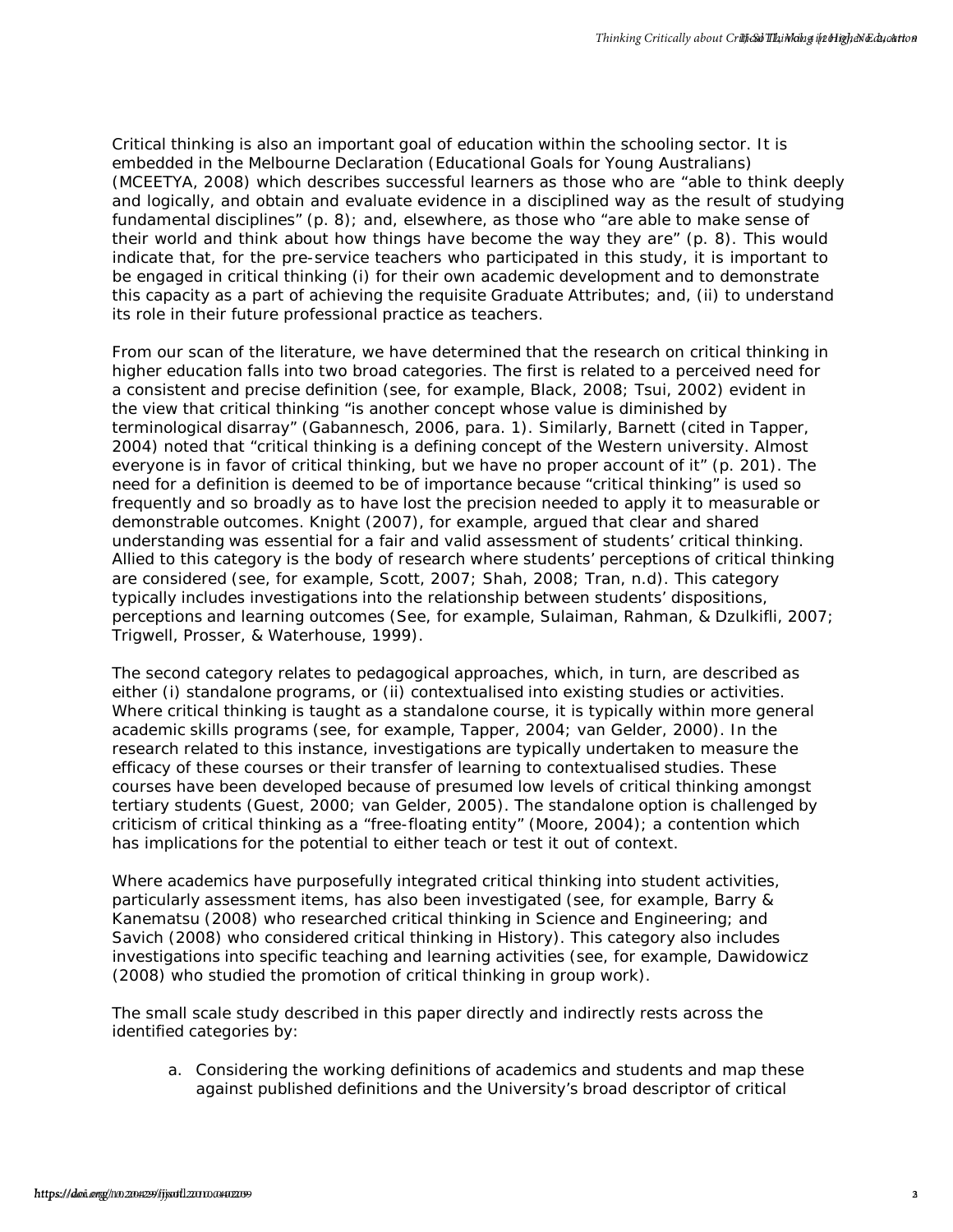thinking as the ability to critique current paradigms and contribute to intellectual inquiry: and,

b. Identifying where and how academics have contextualised critical thinking in the discipline of Education in a Faculty where no standalone programs in critical thinking are offered.

Our interest in seeking perceptions from both academics and students was heightened by the disparity on measures of active learning, interaction and work-integrated learning between these cohorts in the large scale AUSSE (Australasian Survey of Student Engagement) and complementary SSES (Staff Student Engagement Survey) (see ACER, 2010). Similarly, the 2005 NSSE (National Survey of Student Engagement) and FSSE (Faculty Survey of Student Engagement) from the University of Western Australia (UWA) revealed that there were marked differences between academics and staff in regard to: (i) developing higher order learning strategies; (ii) challenging students; and, (iii) cognitive load of set assignments. Of particular interest, was the finding that while 92% of academics believed it was important to "be able to learn something that changed their perspective, many students (54%) felt that they had not been given the opportunity to do so" (UWA, 2007, para. 14) hooks, and the college of the control of the control of the control of the control of the control of the control of the control of the control of the control of the control of the control of the control of the control of t

#### **Method**

The study from which this paper is drawn addresses a gap in the literature through its attention to the field of Education and to the application beyond the University of the skill of critical thinking. The study did not attempt to measure students' capacity in critical thinking using standardised tests but, rather, considered students' understanding in contextualised teaching and learning experiences. It similarly sought details of practice from academics to provide a context for the students' responses and reactions and asked for academics' perceptions of students' capacity to determine potential consistencies and disconnections between academics and students.

Existing studies in critical thinking are predominantly drawn from either standardised tests such as the Watson-Glaser Critical Thinking Appraisal (El Hassan & Madhum, 2007) or from surveys (e.g. van Gelder, 2000, 2005). As noted, the small-scale study described in this paper is concerned with how understandings between students and academics "match" and to look for instances in students' learning experiences. The perceived efficacy of students' critical thinking and recounting of experience was investigated by adopting self-authored survey instruments and a qualitative methodology.

#### **Participants**

The participants for the study were students (*n=*26) and academics (*n=*21) in a Faculty of Education in a large Australian University who self-selected to complete a targeted online survey. Participation was voluntary and anonymous.

The students were undergraduate pre-service teachers enrolled in a four-year Education degree program. There was participation from all four year levels of the degree program and responses came, albeit unevenly, from students in all three of the University's undergraduate degrees: Secondary, Primary, and Early Childhood. A breakdown of participants by course and year level is provided in the following table.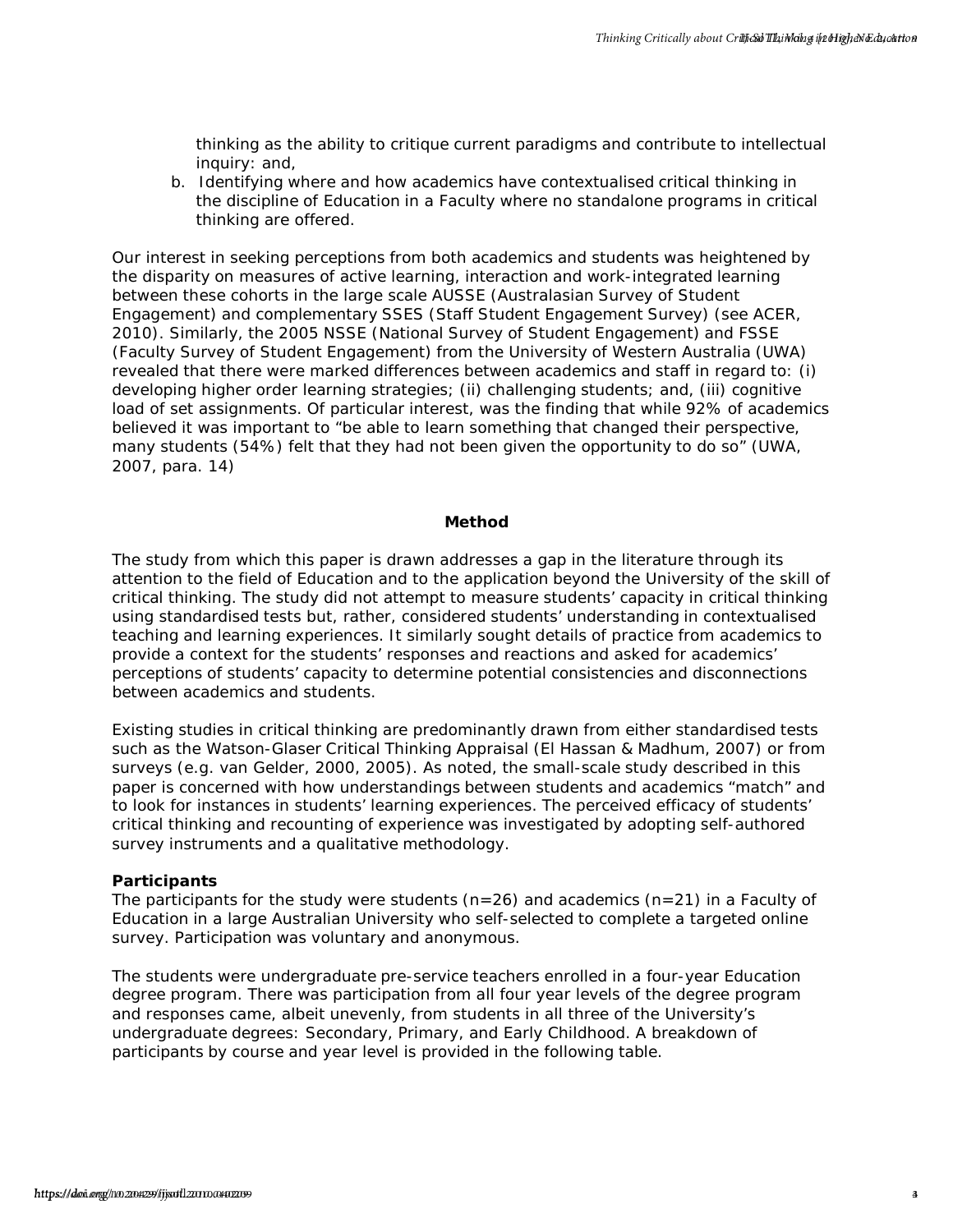| Course                                                                                                                                                                                                                                                                                                                                                                                                                                                                                                                                                                         | <b>First</b><br>year | Second<br>year | <b>Third</b><br>year | Fourth<br>year                                                             | <b>Total</b> |
|--------------------------------------------------------------------------------------------------------------------------------------------------------------------------------------------------------------------------------------------------------------------------------------------------------------------------------------------------------------------------------------------------------------------------------------------------------------------------------------------------------------------------------------------------------------------------------|----------------------|----------------|----------------------|----------------------------------------------------------------------------|--------------|
|                                                                                                                                                                                                                                                                                                                                                                                                                                                                                                                                                                                | n                    | Ν              | n                    | n                                                                          | $N = 26$     |
| Bachelor of Education (Secondary)                                                                                                                                                                                                                                                                                                                                                                                                                                                                                                                                              | 3                    | 2              | $\overline{2}$       | 4                                                                          | 11           |
| Bachelor of Education (Primary)                                                                                                                                                                                                                                                                                                                                                                                                                                                                                                                                                | 1                    | 3              | 2                    | 4                                                                          | 10           |
| Bachelor of Education (Early Years)<br>Not known                                                                                                                                                                                                                                                                                                                                                                                                                                                                                                                               | 1<br>1               |                | 1                    | 1<br>1                                                                     | 3<br>2       |
| <b>TOTAL</b>                                                                                                                                                                                                                                                                                                                                                                                                                                                                                                                                                                   | 6                    | 5              | 5                    | 10                                                                         |              |
|                                                                                                                                                                                                                                                                                                                                                                                                                                                                                                                                                                                |                      |                |                      |                                                                            |              |
| <b>Instruments</b><br>Two anonymous online surveys were developed and made available for four weeks towards<br>the end of the second semester 2009. Ethical clearance was attained through the University<br>Human Research Ethics Committee in accordance with in accordance with the National<br>Statement on Ethical Conduct in Human Research (National Health and Medical Research<br>Council, 2007). Both surveys were advertised through emails with reminders sent part way<br>through the survey period. These surveys will be referred to simply as: (a) the student |                      |                |                      |                                                                            |              |
| survey, and (b) the academic survey.<br>Student Survey. The student survey comprised six items. The first two asked students to<br>select their enrolled program and year level. The following key questions asked for extended<br>responses:                                                                                                                                                                                                                                                                                                                                  |                      |                |                      |                                                                            |              |
| 1. Define critical thinking in your own words.<br>2. Please provide details of an assessment item or learning experience you have<br>undertaken during your course which has required critical thinking. Please explain<br>why you have chosen this example.                                                                                                                                                                                                                                                                                                                   |                      |                |                      | 3. How have you/might you encourage critical thinking in your own teaching |              |

#### **Table 1**. Student survey participants

#### **Instruments**

- 1. Define critical thinking in your own words.
- 2. Please provide details of an assessment item or learning experience you have undertaken during your course which has required critical thinking. Please explain why you have chosen this example.
- 3. How have you/might you encourage critical thinking in your own teaching practice? Please describe a learning experience you have designed or observed.
- 4. Do you think your ability to think critically has improved since you began your education degree? (yes, no, unsure) Please explain.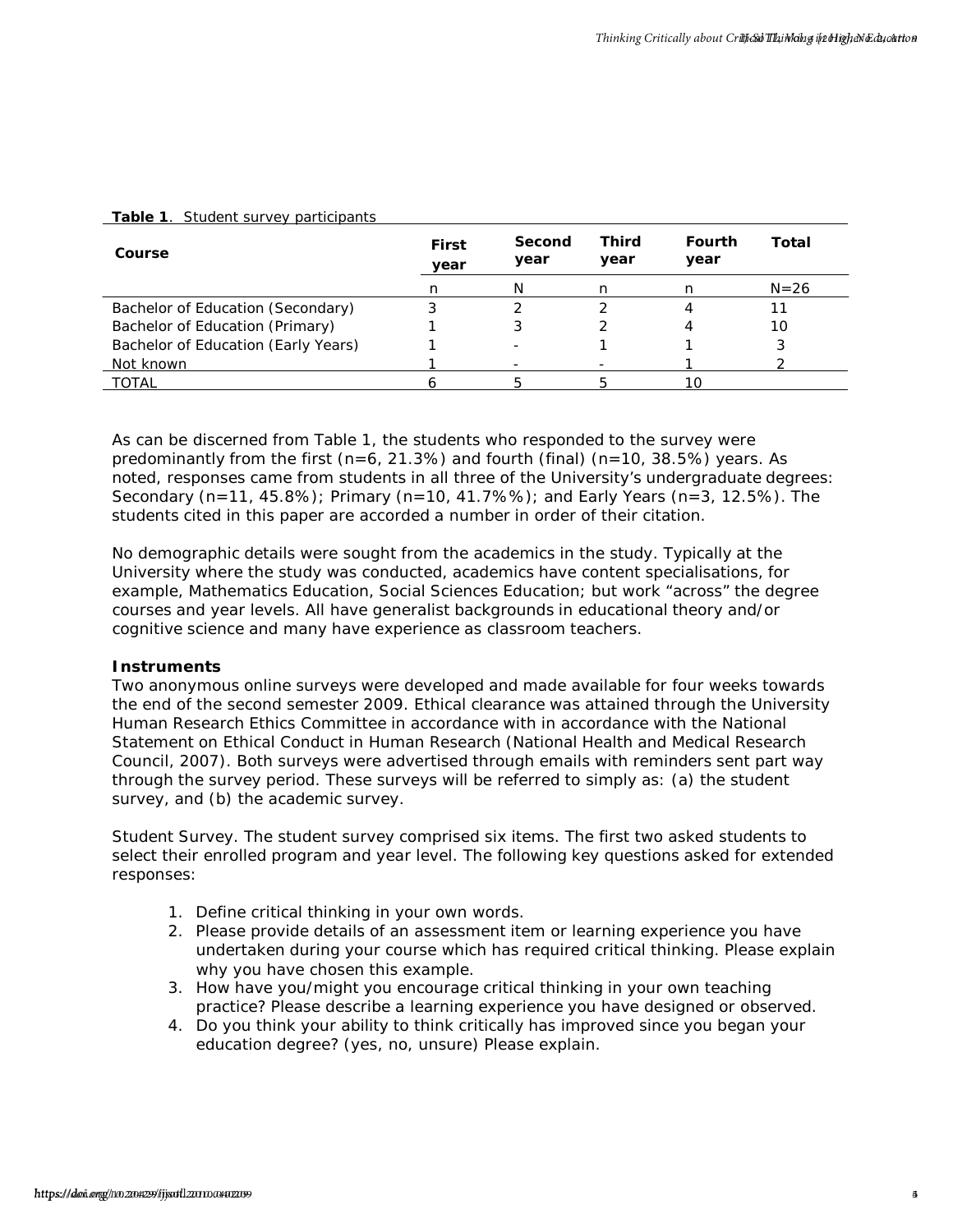Responses could be typed directly into the survey with a limit of 200 characters for each question. All but the question relating to the pre-service teachers' own practice (i.e., Question 3) have informed the findings presented in this paper.

*Academic Survey.* The academic survey also comprised six items:

- 1. Please define critical thinking in your own words.
- 2. Have you devised or set activities or assessment items that demonstrate students' capacity for critical thinking? (yes, no, unsure). Please provide brief details of these activities or assessment items.
- 3. Do you explicitly "teach" critical thinking to students for their own learning or for inclusion in learning tasks (lesson or unit plans) that they design? (yes, no, to some extent). Please provide details.
- 4. How would you rate your undergraduate students' ability in critical thinking? (7 point Likert scale radio buttons ranging from "inferior" through mid point "neutral" to "superior")
- 5. Have you observed heightening levels of critical thinking between first and fourth year students? (yes, no, unsure). Comments.
- 6. Are there any other comments you'd like to make on critical thinking?

The question common in both the student and academic survey, namely, "What is critical thinking?" allowed direct comparison of understanding between (and within) the two cohorts and against published definitions. It was the first question posed in both the student and the academic survey.

Key comparative aspects of the surveys were that academics were asked to rate their students' ability in critical thinking and to comment on observed differences in ability from first to final year of study. This contrasted with the student survey where participants were asked if they felt their ability in critical thinking had developed over time, that is, from the beginning of the course to their present stage. Additionally, in asking the academics if they had set assessment tasks or activities that required critical thinking and the students if they had been asked to complete such activities we were able to compare and contrast differences in perceptions of critical thinking between academics and students.

#### *Data analysis*

Data was analysed using thematic coding to identify emerging themes or categories. Axial coding (Creswell, 2005) was used as a second level coding procedure to make connections between the categories. The authors shared and compared their coding to assure a level of inter-rater reliability. Simple descriptive statistics were also applied.

#### **Findings**

The findings are here presented in three sections (i) defining critical thinking; (ii) mapping students' understanding and use of critical thinking; and, (iii) contextualising critical thinking. There is an inter-relatedness to the questions in that an individual's definition of critical thinking influences their actions while their actions iteratively affect their understandings and self-efficacy in applying critical thinking to their own teaching and learning. Was noted, we were particularly interested in identifying student: faculty matches (consistencies) and mismatches (disconnections) in understanding or perception. All findings are presented with the caveat that they are drawn from a small self-selected sample within a Faculty of Education which limits the generalisability of the findings to other disciplines or to larger populations of students and/or academics. Where direct quotation is made from https://doi.org/10.20429/istorics.com/internal technology/istorics.com/internal technology/istorics.com/internal technology/istorics.com/internal technology/istorics.com/internal technology/istorics.com/internal technology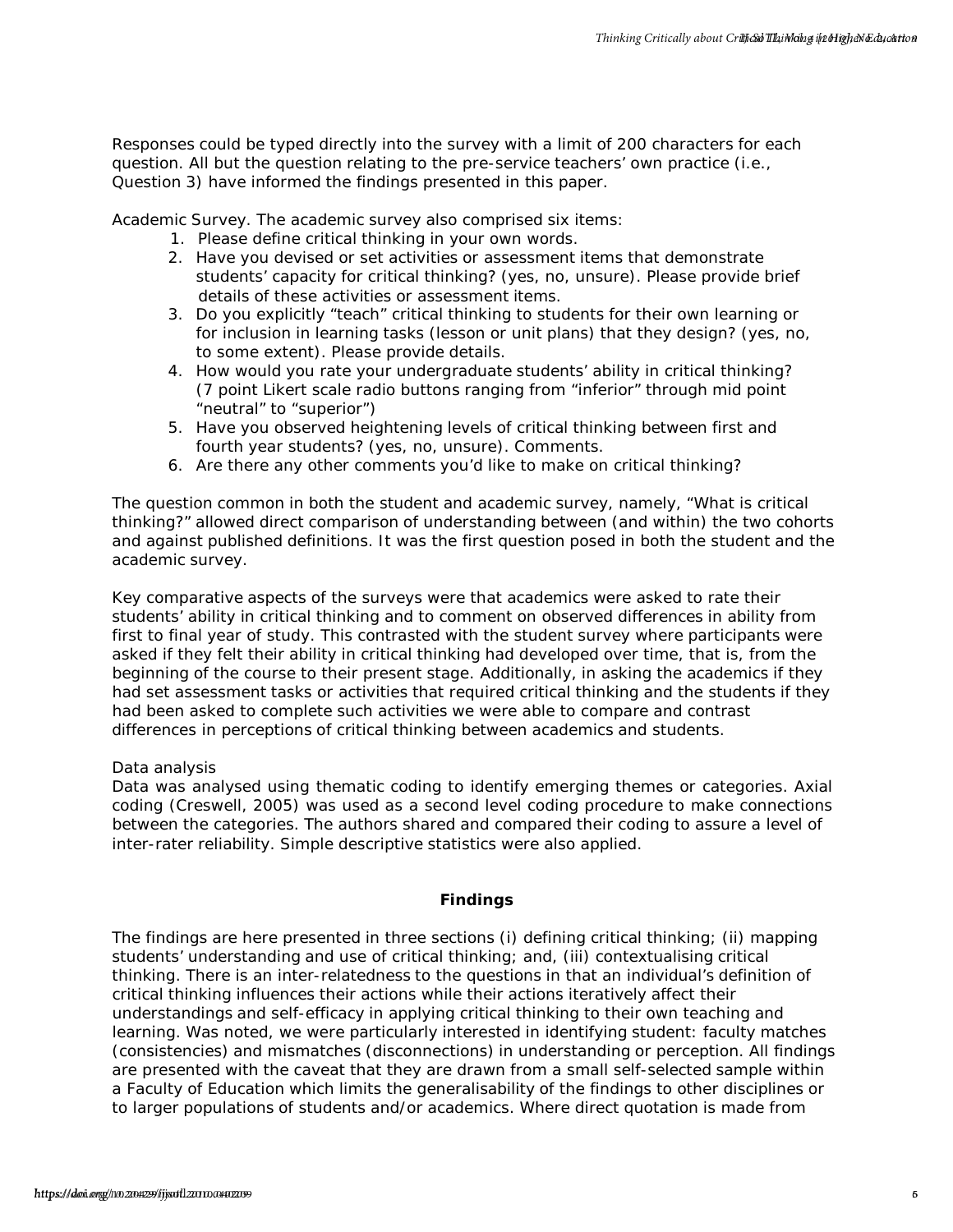the surveys, attribution is accorded anonymously in order of appearance in the text, for example, Academic 1, Student 1.

#### **Defining Critical Thinking**

In the first question of their respective surveys, both academics and students were asked directly to define "critical thinking" in their own words. The intention was to map these definitions against published definitions and to compare and contrast responses from the two groups. Extant definitions were scanned and a simple schema of common characteristics was devised. These characteristics were: (i) state of mind or disposition; (ii) techniques or processes; and, (iii) ability to critique or the application of critical thinking to learning. Responses from students and academics were coded with the unit of measure being the definition as a whole and with only one characteristic accorded to each definition. This process – as reported in Table 2 – identified a difference in emphasis within the given definitions. **html** extremely. attribution is accorded anonymously in order of appearance in the stor. for<br>Complete, Accidentic 1. Studient 1.<br>
Defining Orthogon Studient Studient 1. Studient 1.<br>
In the first quadratic of the first ex

|           | <b>Characteristic 1</b> | <b>Characteristic 2</b>     | <b>Characteristic 3</b> |
|-----------|-------------------------|-----------------------------|-------------------------|
|           | State of mind           | Techniques and<br>processes | Ability to critique     |
| Students  | 27.78%                  | 22.22%                      | 50.00%                  |
| Academics | 36.84%                  | 47.37%                      | 15.79%                  |

| <b>Table 2.</b> Comparisons of characteristics of academic and student definitions of critical thinking |  |
|---------------------------------------------------------------------------------------------------------|--|
|---------------------------------------------------------------------------------------------------------|--|

Academics were more likely to see critical thinking as a state of mind or to deconstruct it into techniques and processes than students. While frequently "theoretical" in their inclusion of direct citation to the literature and terms drawn from cognitive science, all academics wrote in their own words and, in some instances, devised personal analogies, for example, "a constellation of cognitive skills" (Academic 1). The notion of critical thinking as a state of mind - noted in 36.84% of academics' responses - was evidenced through such comments as:

- … willingness to consider interpretations of data or experience that may conflict with one's own preferred world view (Academic 2); and,
- ... an orientation to learning (Academic 3).

The majority (47.37%) of academic definitions expressed critical thinking in terms of its techniques and processes and a number made specific reference to their own teaching practice and that of their students as pre-service teachers. Examples of this can be seen in the following:

- Critical thinking has two meanings: 1) higher order thinking 2) social critique Students often mix these up so I spend a lot of time disentangling them. The difference matters in my area given that we teach comprehension and critical literacy (Academic 4); and,
- From a lecturing point of view: Critical thinking is about examining assumptions, about not taking anything for granted and about understanding concepts clearly so that students can think clearly about what they are consuming politically and culturally. It is about helping students to develop their own well-informed opinions about the world. In the teacher trainee context, it is also about helping students develop a clear idea of what they will be doing in classrooms and why,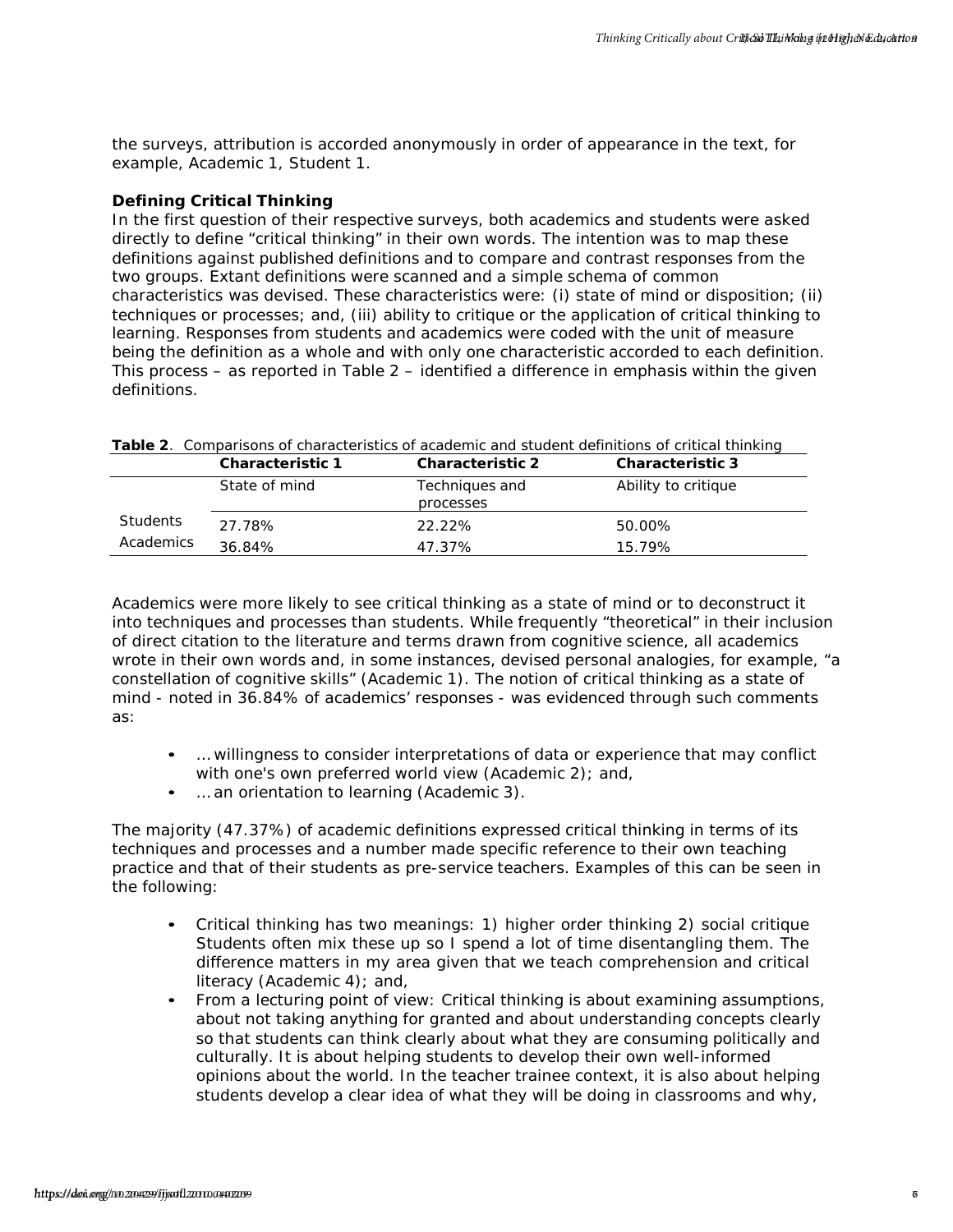and then teaching their own students to engage in "critical thinking" about how the world and society works (Academic 5).

The academics' definitions were typically longer and more theoretical than those offered by students. They frequently evidenced more than one characteristic, for example, Academic 6 offered that:

My approach takes students through a critical reflection and learning process to challenge their current thinking about a range of issues in society. Students need firstly to become aware of issues such as society's injustices to marginalised groups in society, understand that our education system can perpetuate those injustices and then come to an understanding that they can challenge the system and become change agents in our education system. Critical thinking leads to transformational learning. I draw on critical social theory as a framework for this approach.

Here, Academic 6 has alluded to a *state of mind* through reference to "change agents" and "transformational learning" and has made a detailed listing of *techniques and processes*, for example, "critical reflection and learning process," "become aware of issues," and "critical social theory." This statement was coded under "techniques and processes" because of the precision and level of detail offered. The particular combination of categories in this response as well as their prevalence in the data presented in Table 2 led us to a new categorisation of "process" in terms of the academic focus. In this, we concluded that, consonant with notions of deep learning (see, for example, Entwistle, 1994, 1995; Entwistle & Ramsden, 1983), academics were looking for long-term and transferable skills for their students. hook coloning their own students to engage in "critical thinking cross to organize the member of the students of the students of the students of the students of the students of the students of the students of the students

Interestingly, there was little difference in the intent and content of the definitions offered by academics and students. The difference (as noted in Table 2) lay in how critical thinking was made manifest in individual practice. As noted, academics appeared concerned with *process* while students can be said to be more concerned with *product*, or shorter-term outcomes or skill sets to be demonstrated. "Product," more consonant with notions of surface learning (cf: deep learning) was seen as complementary but substantively different to the academics' "process." This may well be associated with student's predominant and pragmatic focus on assessment and grades.

Student responses – evidencing their emphasis on critical thinking as an outcome or product – included:

- Possessing the ability to think about a topic just discussed and analyse it and think about how it may affect you, … its benefits, how can I use this item, product etc. (Student 1, 1<sup>st</sup> Year, B.Ed (Primary)).
- Looking at all possibilities and analysing the situation. (Student 2,  $1^{st}$  Year, B.Ed (Early Years)).
- Looking beyond literal information available. Making inferences, drawing conclusions, predicting, reflecting (Student 3, 2<sup>nd</sup> Year, B.Ed (Primary)).
- Being able to think independently and critique what you hear (Student 4,  $3^{\text{rd}}$ ) Year, B.Ed (Early Years)).
- Analysis of texts, concepts and beliefs that goes beyond understanding and retention of facts to a higher level of investigation using reasoning and cross disciplinary knowledge to assess the validity, viewpoint and biases of the particular text, concept or belief. (Student 5, 1<sup>st</sup> Year, B. Ed (Secondary)).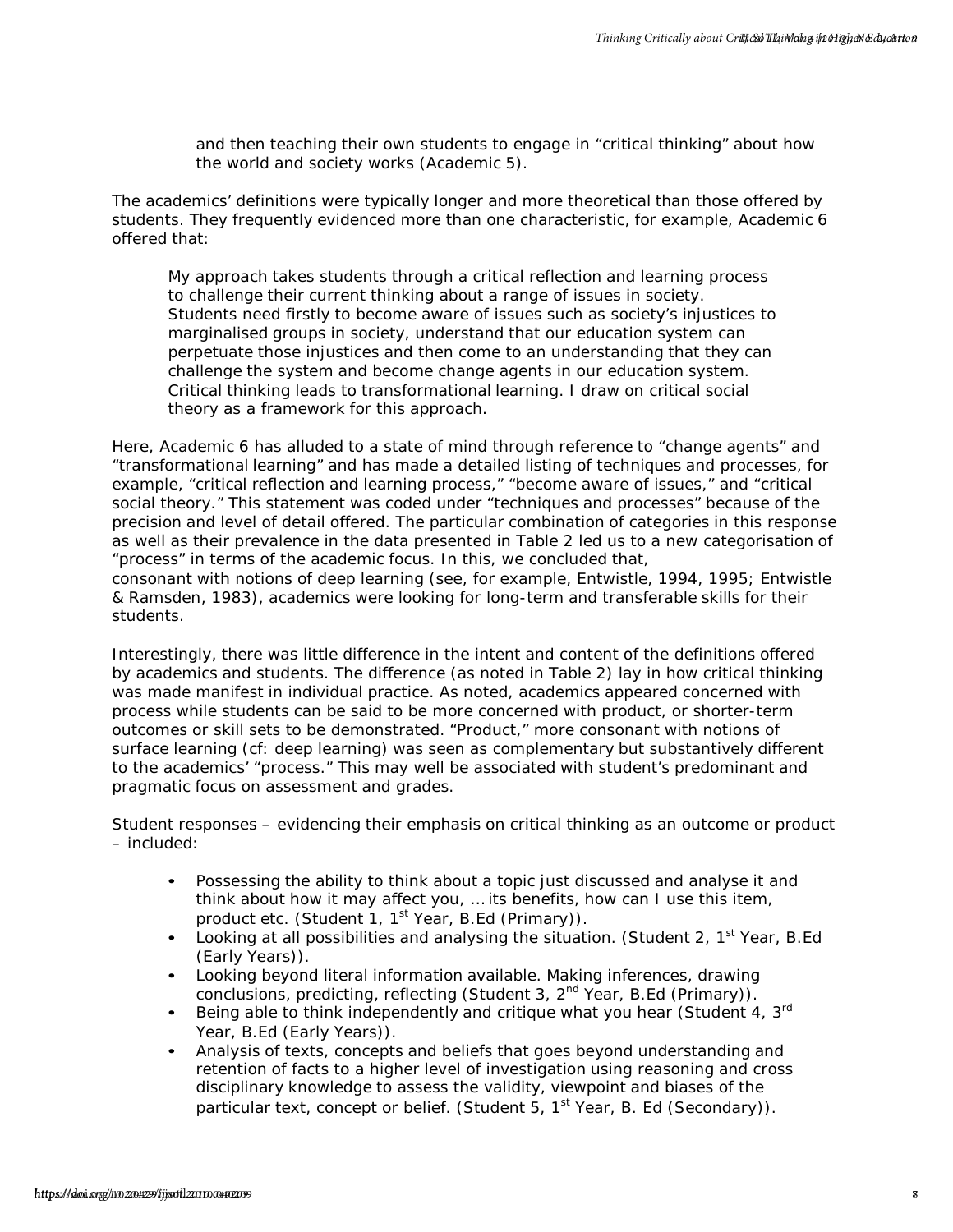Student 6 (4<sup>th</sup> Year, B.Ed (Secondary)), somewhat ironically, took the opportunity in his/her definition to complain of a perceived over-emphasis on critical thinking:

Critical thinking is being able to recognise that some texts have been constructed to position the reader in a particular way for a reason other than to inform or entertain. I do believe though that many teachers take this too far in their teaching by asking their students to see what is in fact not there in the first place. This is especially the case when asking students to analyse a text with a viewpoint that has had no initial impact on the production of the text.

Here Student 6 has become critical of critical thinking as it is taught. He/she has arrived, perhaps inadvertently, at the historian's condundrum of viewing the past through the eyes of the present (Star, 1995). Being aware of contemporary attitudes and moirés is an arguably sophisticated thinking skill in countering bias and personal subjectivity in the analysis of texts or actions from previous times or cultures other than one's own.

A matching of both academic and student definitions to the University's description of critical thinking as the ability to critique current paradigms was noted. In several instances, this was an explicit match, for example:

- [Academic 7] Ability to reflect deeply on power relationships, whose interests are served through particular pedagogic decisions, and whose voices are heard/silenced
- [Student 7, 1<sup>st</sup> Year, B.Ed (unspecified)] Thinking about problems and issues in a way that doesn't necessarily conform to the main discourse but confronts and challenges it as well.

Overall, the difference in definition by students and academics appeared to be one of perspective and purpose rather than any fundamental difference in conceptual understanding of critical thinking. All proffered definitions, however informally worded, were synonymous with extant definitions. Interestingly, despite the small sample, there appeared to be little difference in the intent of definitions offered by students across their course of study, that is, between first and fourth year. This may be noted in the selected citations, namely, Students 1, 2 and 5 are in their first year while Student 6 is in the fourth and final year of study. Differences between the courses, that is, Secondary (e.g., Students 5 and 6), Primary (e.g., Students 1 and 3) and Early Years (e.g., Students 2 and 4) were similarly minimal but difficult to determine with any certainty because of the marked disparity in representation. *https://doi.org/10.20429/ijsotl.2010.040209* 9*IJ-SoTL, Vol. 4 [2010], No. 2, Art. 9*

#### **Understanding and Use of Critical Thinking**

The fourth question in the academic survey asked for a rating (on a 7 point scale, with 0 as the lowest and 7 as the highest) of undergraduate students' ability in critical thinking. The offered ratings of student capacity were particularly cautious with the predominant rating being "neutral" (*n=*4, 22.2%) with 61.1% offering a midpoint rating (3, 4, 5). While no academic rated their students' ability as "0" (inferior) and only one, Academic 2, offered a rating of "7" (superior), a tally of the "deficit" ratings (0, 1, 2, 3) (*n*=7, 38.9%) equalled the tally of "positive" ratings (5, 6, 7) (*n*=7, 38.9%).

When asked (through Question 5) if they had observed heightened levels of critical thinking between first and final year students, that is, a development over the four years of the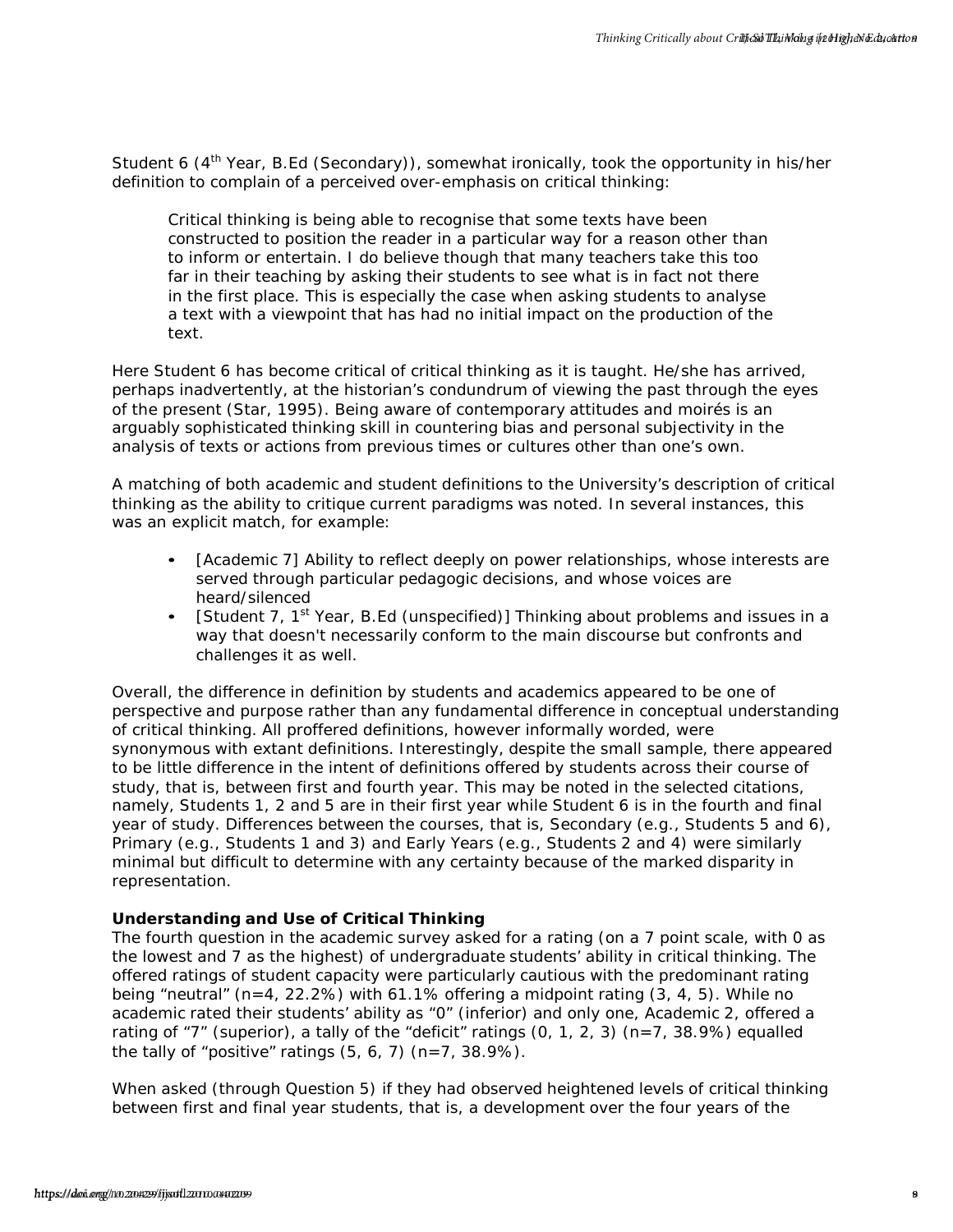course, the predominant response from the academics was "unsure" (*n=*7, 38.9%). This, however, was not drawn from the same caution accompanying the rating of student capacity. It can, rather, and, as noted in the comments accompanying the multiple-choice responses, be attributed to a genuine lack of familiarity of students across a range of year levels. Despite this, however, eight (44.4%) noted an improvement with one believing that this development occurred "because they [students] have had more experiences in their own learning and, after being on teaching prac [field studies], have a deeper understanding of what it means." From this could be inferred that a direct and metacognitive link between being both teacher and learner places students in Education faculties in a rare (and arguably privileged) position to consciously develop their skills in critical thinking.

Academic 4, one of three (16.7%) who had said "No" offered that "there are always some 3rd and 4th year students who manage to demonstrate higher order critical thinking. However, there are many who … describe and repeat rather than apply. Even at Masters level." Another, Academic 3, commented that "some students enter the University willing to 'think outside the square' while others maintain their conservative approach to life regardless of our teaching. The faculty as a whole promotes compliance and conservative thinking as a way to achieve higher grades." This individual explicitly taught critical thinking and created assessment items which "encourage[d] students to challenge their 'first' or common interpretations and to seek alternatives that are possible." As a concluding remark, Academic 3 offered that "the term [critical thinking] is perhaps too broad to be useful in any research sense. … Indeed, it is almost required for even the most conservative and 'unthinking' of academics to claim to promote critical thinking!" The breadth alluded to is at the heart of previously cited concerns about a lack of, and subsequent need for, clear nd shared understandings of critical thinking as a precursor to its authentic and effective promotion in teaching and learning. hook, he prodomiant resconse from the acquisition was numering ( $t = 7.8$  %9). This, consider the control of the control of the control of the control of the control of the control of the control of the control of the contr

There was little or no match between academics' ratings of student capacity and the perception of improvement over time, for example, the academic who had rated his/her students' capacity in critical thinking as "superior" was unsure of their improvement over time because of a lack of unfamiliarity with first year students. Shared observations appeared to be based on personal experience rather than an arguably stereotypical or global perception of contemporary students.

Reviewing the suite of comments accompanying the "over time" rating indicated a similar focus on individual capacity or motivation. For example, Academic 9 offered that "I can't bundle all students into one category - some are outstanding critical thinkers and others require far more scaffolding." Another, Academic 10, interestingly afforded a more pragmatic view by commenting that:

I suspect that students use their critical thinking capacities as much or even more in their lives outside university than in relation to their studies, where many adopt a utilitarian approach (enough to get a job) or a surface achievement approach (what do I do to get high grades?). In relation to popular culture, some students are able to engage in a level of critical thinking that they do not use in university study.

Students (*n*=26) answered the question of "improvement over time" quite differently to the academics who had responded to the survey. When asked if their ability to think critically had improved since they began their Education degrees, the majority (*n=*20, 76.9%) agreed while only two (7.7%) disagreed. A small but notable number (*n=*5, 19.2%), predominantly from the fourth and final year of their degree program (*n=*3) –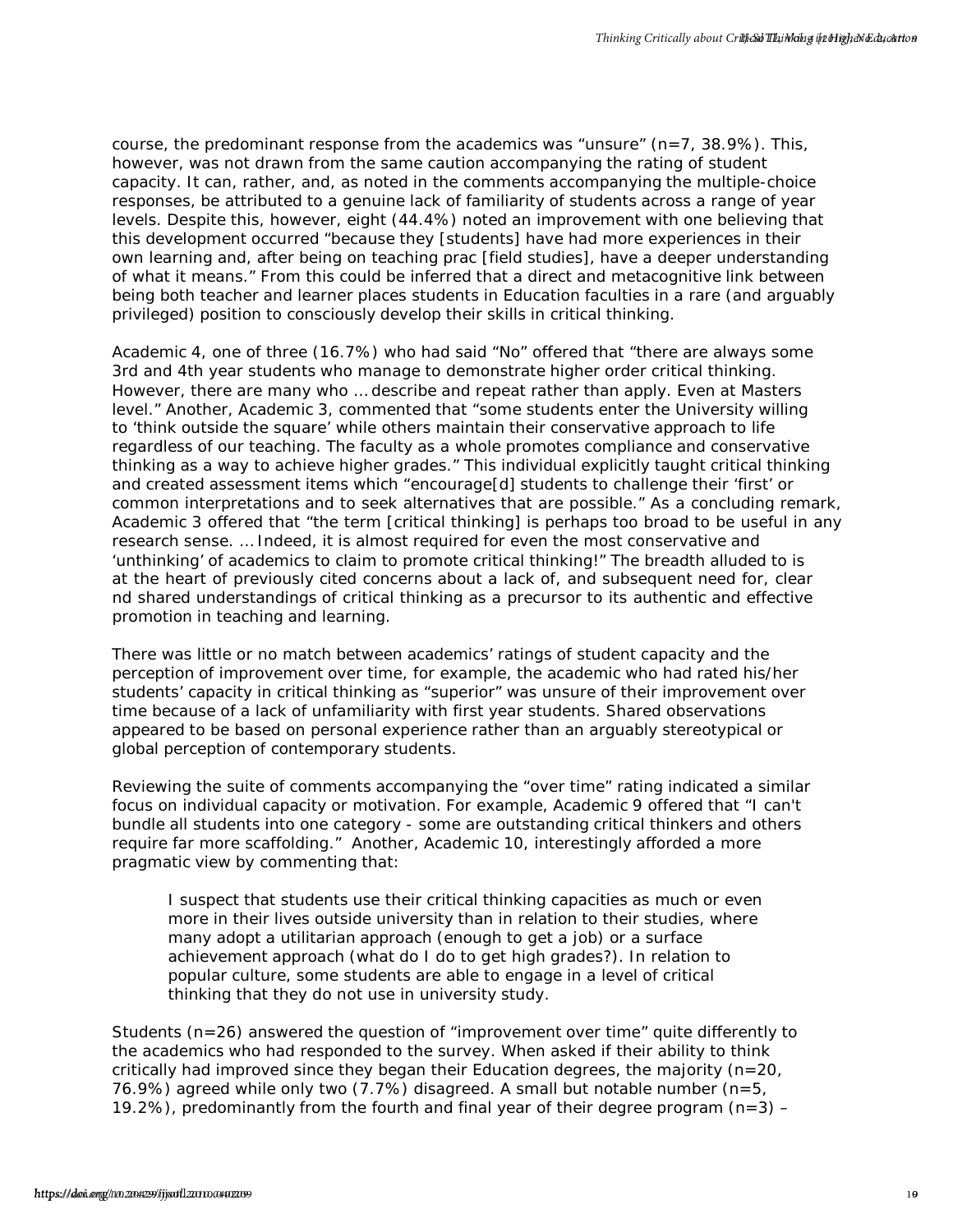were unsure of such improvement or change.

The accompanying comments provided by students were of interest. The only first-year student, the previously cited Student 5, who was unsure if his/her skills in critical thinking had improved somewhat immodestly offered that "I was always pretty good." One of the three "unsure" students in fourth year, Student 8, offered that "it's very difficult to judge whether my critical thinking has improved when it may not be realistically used in the classroom all the time" while Student 9, the only "unsure" second-year student, offered that "critical thinking was a main part of the high school curriculum so I feel I have learnt the majority of my critical thinking skills through Grade 10." These students were not questioning whether their critical skills had improved over time but appeared, rather, to be unsure if this was directly attributable to the learning experiences of their degree programs.

Where comments were offered to support positive responses, they referred to being asked to think, write reflections after group assignments and being provided with models to use as a framework for effective critical thinking. A second-year student, the previously cited Student 3, offered that he/she does not "just accept[s] info at face value. I tend to question more and look at different points of view" while Student 4, from third year, offered that "my lens has broadened." Another third-year student, Student 10, offered that, "before starting my course I would have only asked simple questions but now I know that I need to ask deeper and more meaningful questions." One comment, against the trend of describing positive classroom interaction, was offered by Student 11, a first-year student: "Whilst it is repetitive (and kind of annoying) by continually being asked questions, I feel I am now more able to not only answer those questions but ask them as well." The proffered comments mirrored students' stated definitions of critical thinking thus showing no marked difference between perceived and enacted understanding. <sup>3</sup> noduction of such intercoment of choracy<br>
The accompanying comments crookded by students were of linears. The only first-veice untercomments condition to proceed the condition of the proceed term in the condition of th

#### **Contextualising Critical Thinking**

To identify where and how academics have contextualised critical thinking in the discipline of Education, the surveys asked comparable questions of both academics and students. All but one academic offered that they had specifically set tasks for students that would demonstrate critical thinking (*n=*20, 95.24%). The examples given by academics included: reflections (on various experiences and in a range of forms); lesson or unit planning with a specific focus on critical and/or higher order thinking; analyses of pedagogical practice where, in one instance, students also developed the criteria for analysis and, in another, was framed as "teaching dilemmas"; analysis of research including complex case studies; and contextualising research into own experiences.

All academics indicated that they explicitly taught critical thinking to students. The only responses selected were: "yes" (*n=*11, 61.1%) or "to some extent" (*n=*7, 38.9%). This would imply that the capacity to thinking critically is not assumed and is discussed with students as an essential cognitive skill for both their own learning and for their future and concurrent teaching practice. The classroom practices described in the survey responses included: demonstration and modelling; discussion of exemplars; collaborative problemsolving activities; and guided selection of frameworks for analysis.

ω

There appeared to be nothing incidental in academics' approaches to teaching about and through critical thinking. For example, the previously cited Academic 5 offered the following clarification:

Φ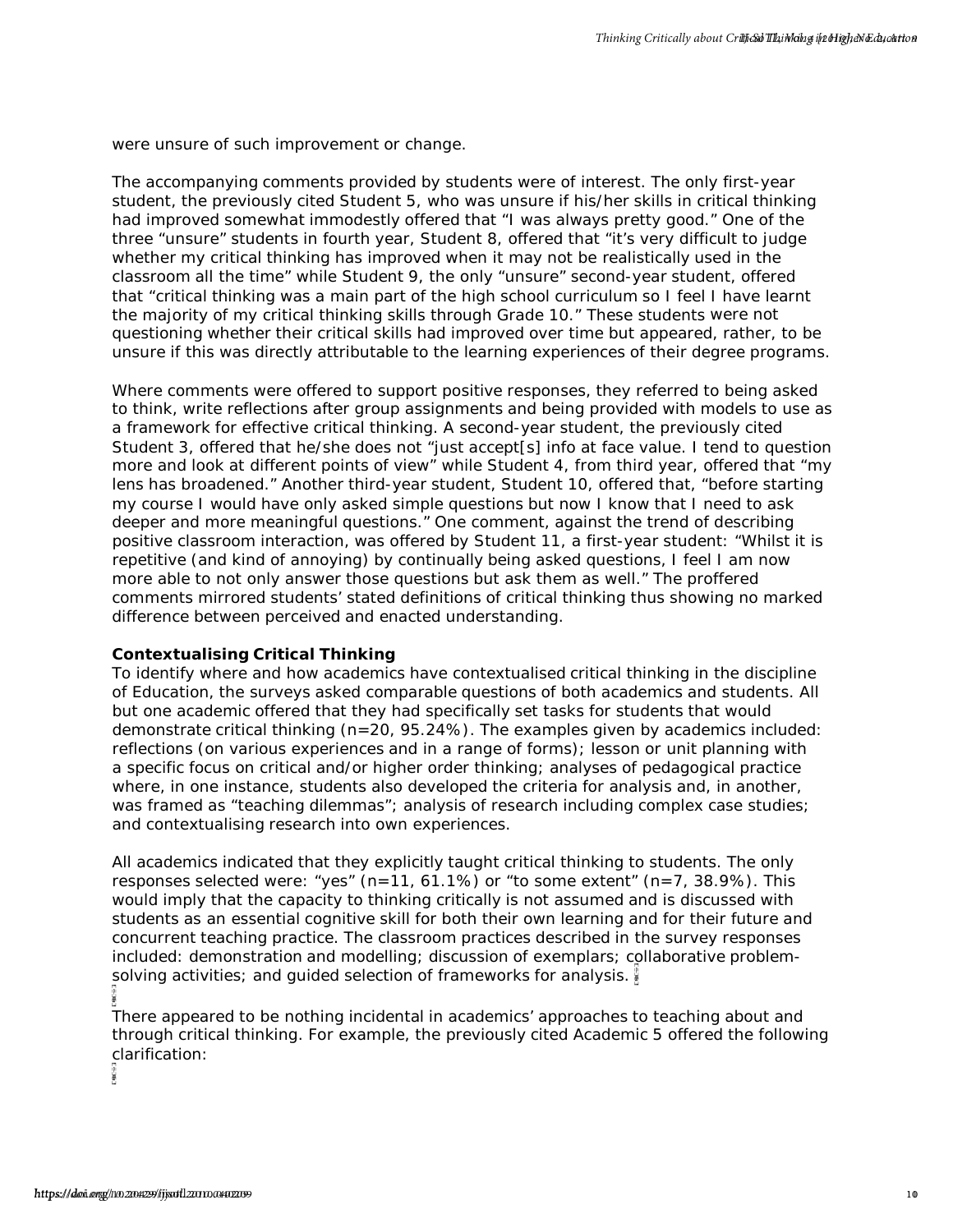We distinguish critical thinking as in higher order thinking from critical thinking as in social critique. We link the former to comprehension, understood in cognitive terms, and the latter to critical literacy as a transformative social process. … Students evaluate lesson plans for the ways in which they represent key learning theories and methodological approaches in my curriculum area.

Further to this, Academic 8 offered that "we … model critical thinking when we show students how to backward map and create innovative assessment items." This observation further substantiated the mapping of characteristics from academics' definitions (see Table 2).

Where students (*n*=26) were asked to provide details of an assessment item or learning experience that they had undertaken during their course that had required critical thinking, and to provide a rationale for their selection, the majority asserted that all their assignments had required critical thinking. The entries were articulate and were drawn from across the degree courses. As a general exception to the collated comments, Student 12 (a 4<sup>th</sup> Year B.Ed (Primary) student) cynically offered that "I don't know. Usually to get a good mark you have to regurgitate what the tutor's said or what was in the textbook" before going on to provide a genuine example, which was: "planning a unit of work is probably the closest thing to critical thinking because we have to think for ourselves about whatever the content matter might be and how best to teach it." While overtly concerned with product, this student has curiously (and simultaneously) displayed both deep and surface learning (see, for example, Entwistle, 1994, 1995; Entwistle & Ramsden, 1983). hook orientation in the thing is in higher coar thinking for multiple in the maximum of the maximum of the maximum of the maximum of the maximum of the maximum of the maximum of the maximum of the maximum of the maximum of

Of particular note was the frequent reference made to learning experiences in the "humanities" and "social science" units. Specific reference was also made to the core Indigenous Perspectives unit that all students undertake during their course with Student 13 (a  $4<sup>th</sup>$  Year B.Ed (Primary) student), describing it as being "both confronting and useful in forcing us to think critically about our attitudes to Indigenous Australians" while another said that they were asked to "rethink what we have believed and passively received as truth in the past" (Student 2). The types of tasks listed, with little duplication, included:

- 1. analysis of news articles to reveal bias and misunderstanding;
- 2. critiques of published media such as advertisements and "YouTube" videos to identify purpose and audience;
- 3. essays with caveats, for example, that "it is impossible to write a good essay without employing critical thinking" (Student 5);
- 4. a critique of a scenario using a class behaviour management system where students had to question the teacher's values and practice as well as to consider the motivation of the school students in behaving as they had;
- 5. unit plans which "require you to analyse and evaluate subject matter knowledge to design and create sequential learning experiences and resources which meet specific criteria and then justifying the choice of inclusions" (Student 14,  $4<sup>th</sup>$  Year, B.Ed (Secondary)) and which made students "think for ourselves about whatever the content matter might be and how best to teach it" (Student 12);
- 6. research projects where critical thinking was employed in selection of resources and scenarios;
- 7. posters and interviews which gave students the "opportunity to reflect, research, raise questions and present in an active manner" (Student 15, 1<sup>st</sup> Year, B.Ed (Secondary);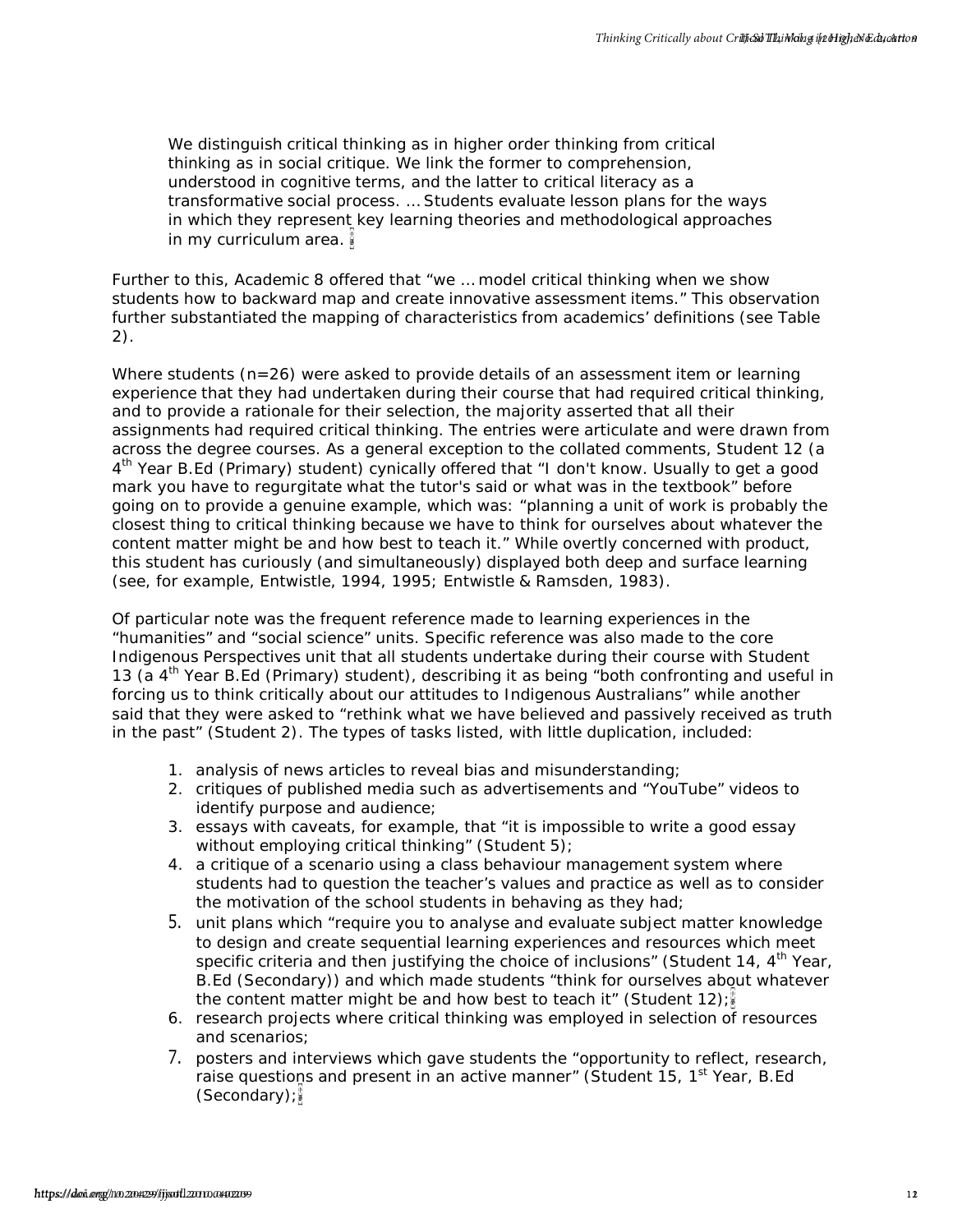- 8. critical reflection diaries, for example, observing diversity in school settings.
- 9. journal entry and reflections on practicum which "encourage critical thinking about my own and other's actions, and whether they line up with a certain pedagogical or philosophical belief system" (Student 16, 4<sup>th</sup> Year, B.Ed (Early Years)); and,
- 10. presentations, for example, "a presentation in a group format critiquing and engaging with a site visit and relating that back to the subject of creative curriculum" (Student 17, 2<sup>nd</sup> Year, B.Ed (Secondary)).

Two students also volunteered examples from their field studies practicum:

• During my most recent practicum at a school, I was faced with a challenging context and after each lesson I taught, I was required to reflect on the experience, as well as listen and take on board constructive criticism from my teacher mentor. I was required to think of which aspects were significant enough to reflect upon based on the evidence (verbal) and what I deemed necessary to report in my journal. I had

to make a decision on what I could apply and improve on in the following lessons. (Student 18, 3rd Year, B.Ed (Primary)).

• I have used a Course Evaluation Form to gauge students' perceptions. This assessment helps to provide evidence of whether, and to what extent, students are able to reason analytically. Teachers need to be able to design instruction so that students can perform well on them. Students need to learn critical thinking skills to develop concepts for learning and be able to apply in a variety of forms of thinking such as historical, sociological. (Student 10).

One – Student 19 (4<sup>th</sup> Year, B.ED (Primary)) - offered an example from a unit concerned with Design and Technology Education. It referred to an open design task where the group he/she was in decided to build a solar powered cooker. The student offered as a rationale that "I chose this example because I have been describing it recently to people outside the course, it was engaging for a diverse group of peer students, and was one of the first critical thinking experiences that came to mind." The description is more properly of problem- solving rather than the more specific cognitive skill of critical thinking. This was the only instance where an example did not match the stated definition. Interestingly, and in opposition to the offered example, this student had offered a definition which indicates a clear and consistent theoretical understanding. He/she wrote that: **b** contain the the state of the state of the state of the state of the state of the state of the state of the state of the state of the state of the state of the state of the state of the state of the state of the state

To me, critical thinking is related to both deeper and higher order thinking. It is a process of considering a topic or problem from multiple perspectives. It can involve focussing on achieving a particular outcome/resolution or simply to better understand all aspects of an issue. Critical thinking can increase knowledge of a familiar topic, may challenge established beliefs or prior knowledges and can provoke further questions or areas to explore/research.

The examples given by students, as noted in their definitions, repeatedly pointed to a focus on product or outcomes while the examples given by academics alternately focus on process. The differences between students and academics noted in the stated definitions were generally borne out in the illustrative examples that each group has provided.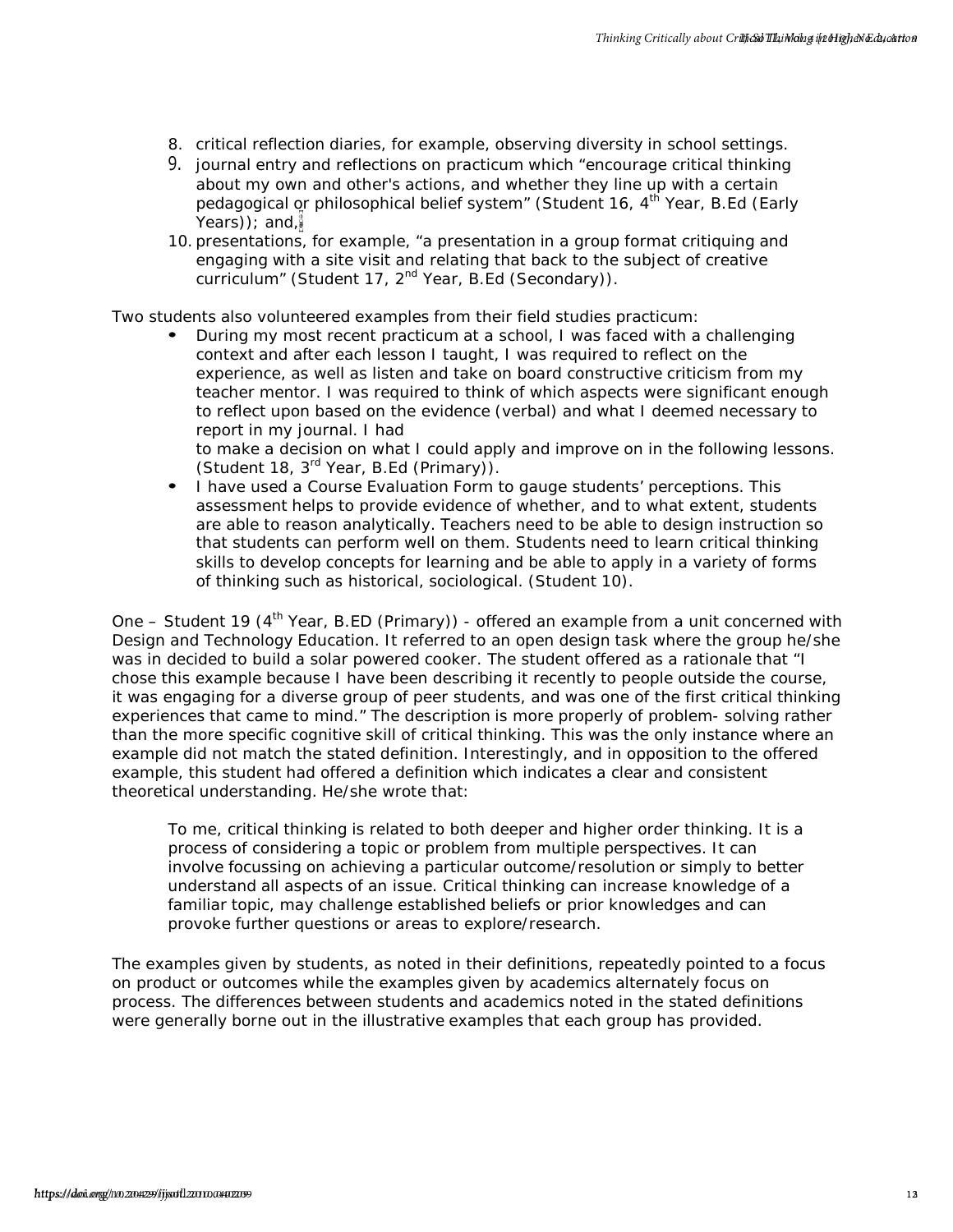#### **Discussion**

One of the assumptions embedded in the literature, and previously alluded to in this paper, is that critical thinking, while regarded as essential, is not clearly or commonly understood (Barnett, cited in Tapper, 2004; Black, 2008; Gabbanesch, 2006; Knight, 2007). The academics and students surveyed in this small-scale study all articulated definitions which were consistent with the extant definitions in the literature and which, interestingly, could be aligned with each other. All but one student offered illustrative examples of where critical thinking had been demanded of them. Despite this, one of the academics, Academic 11, in response to the final open statement of the survey, offered that "we expect students to do it, but now you are questioning me on my understanding of it, I wonder if I actually understand it myself. If we as the lecturers don't really know what it is, is it little wonder we don't think students can do it." This lack of understanding, although recurrent in the literature, was not borne out either by this individual's own definition or in those supplied by other respondents to the survey. The positioning of the participants in this study in a Faculty of Education may, as noted previously, indicate a predisposition to both theoretical and enacted understandings of critical thinking not evident in other higher education contexts. head of the assumptions enrodded in this issue. The coupled to this paper is real restricted to the paper in restriction that the matter in the coupled to the coupled to the coupled to the coupled to the coupled of the cou

Another assumption, on which stand-alone critical thinking courses are typically based, is that students lack capacity in critical thinking. This assumption, as previously noted, is typically evidenced in the design and conduct of stand-alone "thinking" programs. While academics' perceived ratings of students' capacity tended to be non-committal, the students who responded to the survey were quite sure of their ability. In corroboration of this, they all provided plausible definitions of critical thinking and accurately identified those learning experiences where critical thinking had been expected. There was a clear reflexive understanding of critical thinking in the survey sample which, because of voluntary participation and self-selection, may not be present in a larger student cohort or in other disciplines. Academics generally noted a wide range of capacity in critical thinking irrespective of a students' progress in their course of study.

The third assumption is that critical thinking can be taught and tested as an isolated entity. This belongs to the questionable notion of critical thinking as a "free-floating entity" (Moore, 2004). By the specificity and contextualisation given to critical thinking in the discipline of Education, it would appear that the predominant approach here is that to think critically, one needs to have something to think about. The students in this study – albeit from a small self-selected sample – appear to have frequent and explicit practice in thinking about specific issues, scenarios or problems. The key finding from this small-scale study is that while academics and students share substantively similar definitions and understandings of critical thinking, there are subtle differences of perspective between them. Differences between academic and student definitions lay in perspective and purpose, with students placing greater emphasis on the products of critical thinking while academics focussed on disposition and process.

#### **Conclusion**

The small-scale study described in this paper found that students, irrespective of course of year level, were generally confident in their ability to think critically and were able to clearly identify activities in their coursework that demanded critical thinking. In contrast, although reporting on a broader cohort than the students who responded to the survey, academics commented on a range of critical thinking capacity in their students.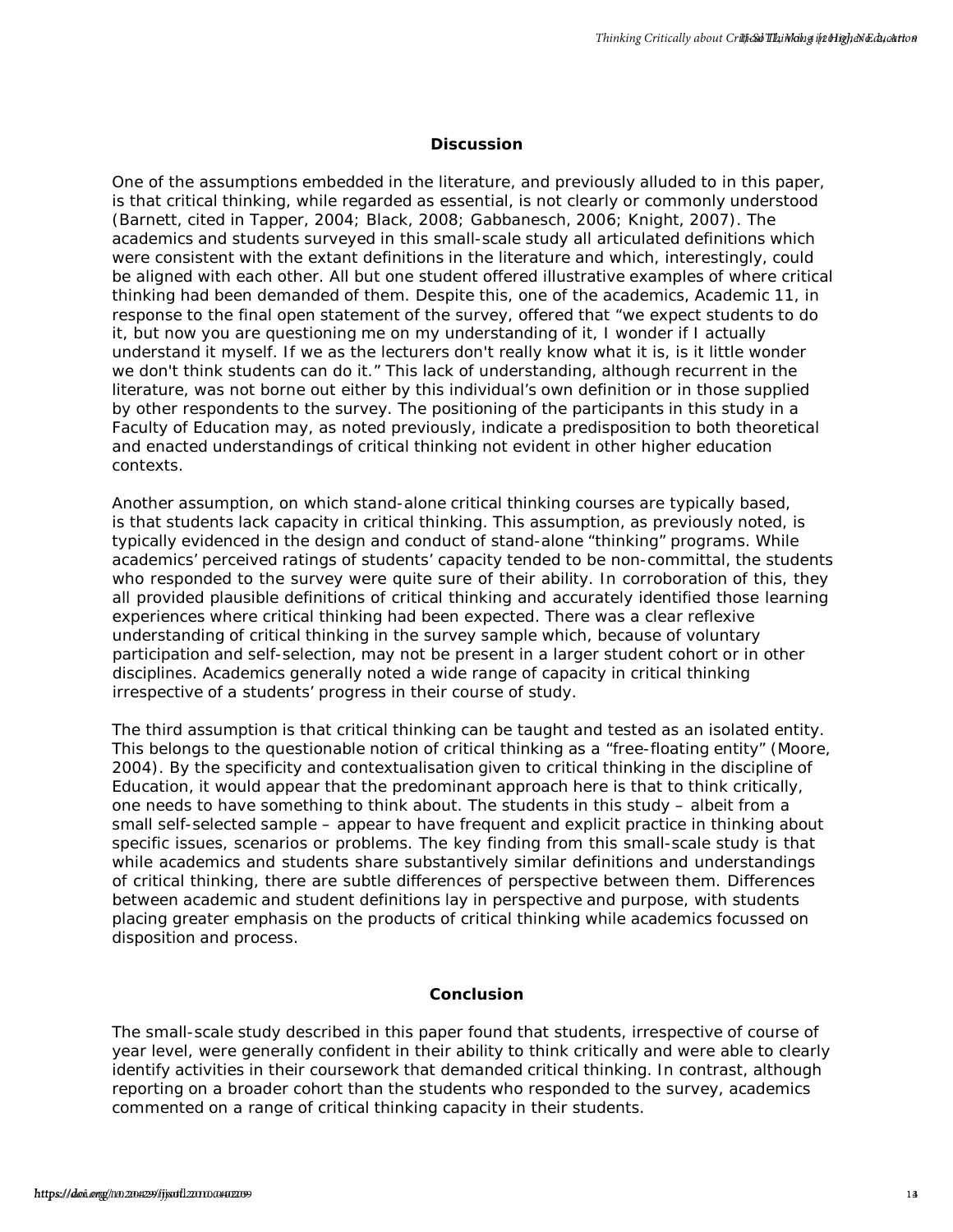Overall, the findings from this study did not bear out expectations arising from the contemporary literature, particularly the suggestion that academics and students would differ with respect to their understandings of critical thinking. This may, however, be peculiar to the discipline context of the study, being a Faculty of Education, and targeting a cohort of pre-service teachers. It is cautiously contended that learning *about* critical thinking may be an essential and complementary strategy to learning *through* critical thinking. *hered*, the findings from this study did not box real representations while given be<br>continuously the subset of the study of the study of the study of the study of the study of the study of the study of the study of the

The key findings of the study were that:

- 1. Students and academics articulated consistent definitions and understandings of the concept of critical thinking, which, in turn, were consistent with extant definitions in the literature.
- 2. Students appeared more concerned with the outcomes of critical thinking, perhaps a function of their pragmatic focus on assessment, leading us to suggest that students' emphasis was on *product.*
- 3. Academics appeared to place greater emphasis on disposition and the processes of critical thinking, perhaps a function of their focus on graduate capabilities including lifelong learning. This led us to suggest that academics' emphasis was on *process.*

Teaching and learning in tertiary contexts, and perhaps all contexts, can hopefully draw from the findings of this research to inform curriculum design, teaching approaches, and the architecture of assessment as platforms for learning. First, academics would benefit from targeted reinforcement that orientation toward critical thinking as evidenced in the products of coursework does not undermine the integrity of critical thinking as a developing disposition or process. In fact, coursework designed to promote critical thinking actually achieves this aim and can be evaluated for quality in the products.

This study's finding that students not only understand the concept of critical thinking but also have the capacity to think critically with a sense of rigour at all levels of an undergraduate study program should encourage academics to consider their course design to provoke this even further. Critical thinking, when explicitly discussed and developed in context, can be viewed as a road to higher level connections with epistemologies of disciplines.

#### **References**

ACER (Australian Council for Educational Research). (2010). *Doing more for learning: Enhancing engagement and outcomes.* Australasian Survey of Student Engagement Australasian Student Engagement Report. Retrieved May 21, 2010, from [http://ausse.acer.edu.au](http://ausse.acer.edu.au/)

Barry, D., & Kanematsu, H. (2008). *International program promotes creative thinking in science.* ERIC database. ED500317

Black, B. (2008). *Critical thinking – A definition and taxonomy for Cambridge Assessment: Supporting validity arguments about critical thinking assessments administered by Cambridge Assessment.* Paper presented at 34th International Association of Educational Assessment Annual Conference, September 9, 2008, Cambridge.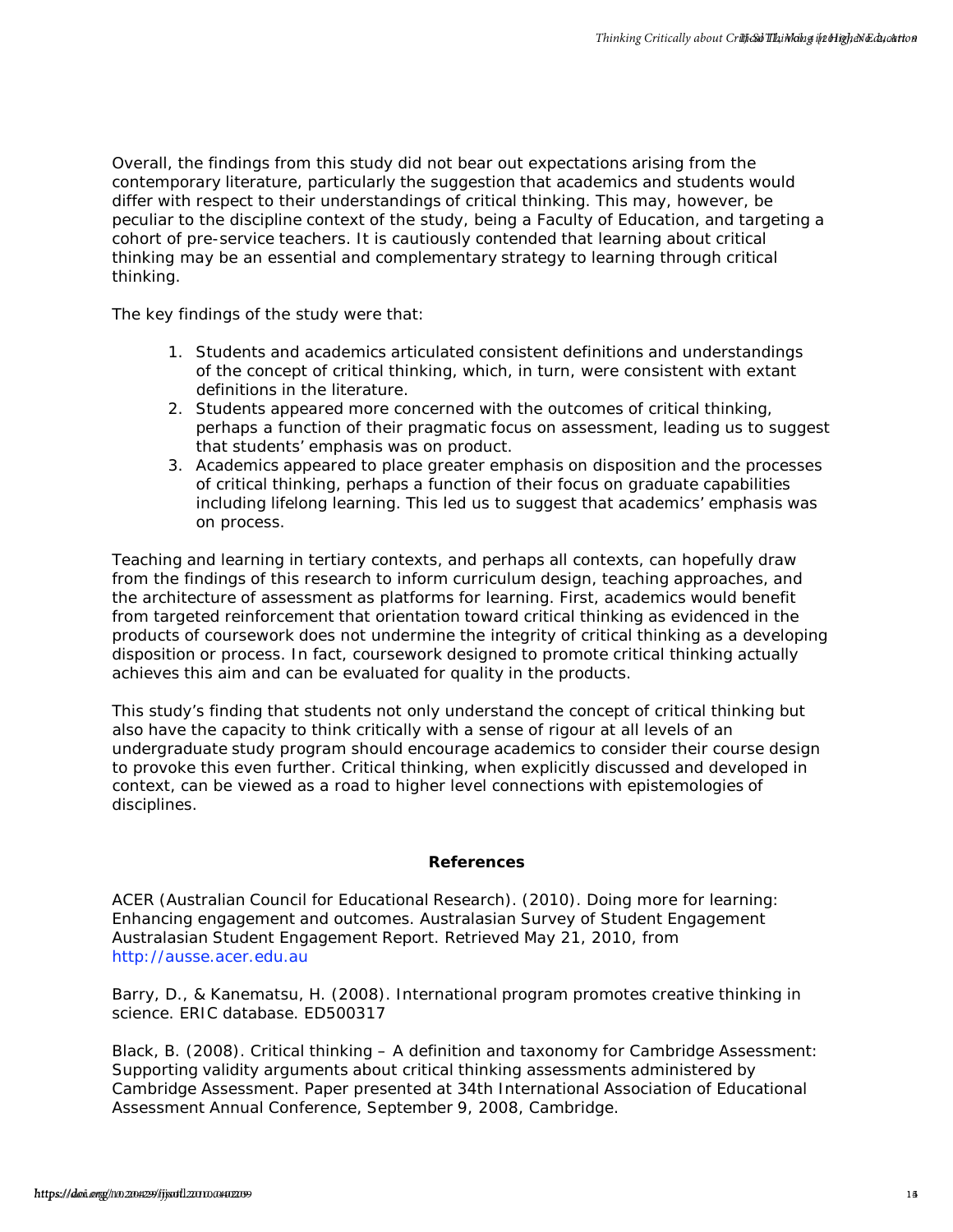Cresswell, J. W. (2005). *Educational research: Planning, conducting and evaluating quantitative and qualitative research*. Upper Saddle River, NJ: Merrill Prentice Hall.

Dawidowicz, P. (2008). *Dimensions of group interaction.* Paper presented at Walden University Summer Conference (July 24, 2008). ED501799

El Hassan, K., & Madhum, G. (2007). Validating the Watson Glaser critical thinking appraisal. *Higher Education, 54(3)*, 361-383.

Gabbannesch, H. (2006, March/April). *Critical thinking: What is it good for? (In fact, what is it?)*. CSI, 30(2). Retrieved September 24, 2009, from [http://www.csicop.org/si/show/critical\\_thinking\\_what\\_is\\_it\\_good\\_for\\_in\\_fact\\_what\\_is\\_it](http://www.csicop.org/si/show/critical_thinking_what_is_it_good_for_in_fact_what_is_it)

Glaser, E. M. (1941). *An experiment in the development of critical thinking*. New York: Columbia University Teacher's College.

Guest, K. (2000). Introducing critical thinking to non-standard entry students: The use of a catalyst to spark debate. *Teaching in Higher Education, 5,* 289-299.

Entwistle, N. J. (1994). *Generative concepts and pedagogical fertility: Communicating research findings on student learning*. Presidential address to the European Association for Research on Learning and Instruction. EARLI News, June, 1994, 9-15.

Entwistle, N. J. (1995). Frameworks for understanding as experienced in essay writing and in preparing for examinations. *Educational Psychologist, 30*, 47-54.

Entwistle, N. J., & Ramsden, P. (1983). *Understanding student learning*. London: Croom Helm.

Knight, P. (2007). Grading, classifying and future learning. In D. Boud & N. Falchikov (Eds.,), *Rethinking assessment in higher education: Learning for the longer term* (pp. 72- 86)*.* New York: Routledge.

National Health and Medical Research Council (2007). *National Statement on Ethical Conduct in Human Research.* Australian Government: Canberra.

Moore, T. (2004). The critical thinking debate: How general are general thinking skills? *Higher Education Research and Development, 23(1),* 3-18.

MCEETYA (Ministerial Council on Education, Employment, Training and Youth Affairs (MCEETYA). (2008). *Educational Goals for Young Australians.* Carlton South, Australia: Curriculum Corporation.

Nelson, G. (2003). *Our universities: Backing Australia's future.* Canberra, Australia: Commonwealth of Australia.

Savich, C. (2008). *Improving critical thinking in history.* ERIC Database. ED501311

Scott, S. (2008). Perceptions of students' learning critical thinking through debate in a technology classroom: A case study*. Journal of Technology Studies*. Retrieved September 23, 2009, from scholar.lib.vt.edu/ejournals/JOTS/v34/v34n1/pdf/scott.pdf htms://doi.org/10.20429 / Faluensiers/interaction-files and contenting and contenting contenting critical Thinking Critical Critical Thinking Critical Thinking Critical Thinking Critical Thinking Critical Thinking Critical